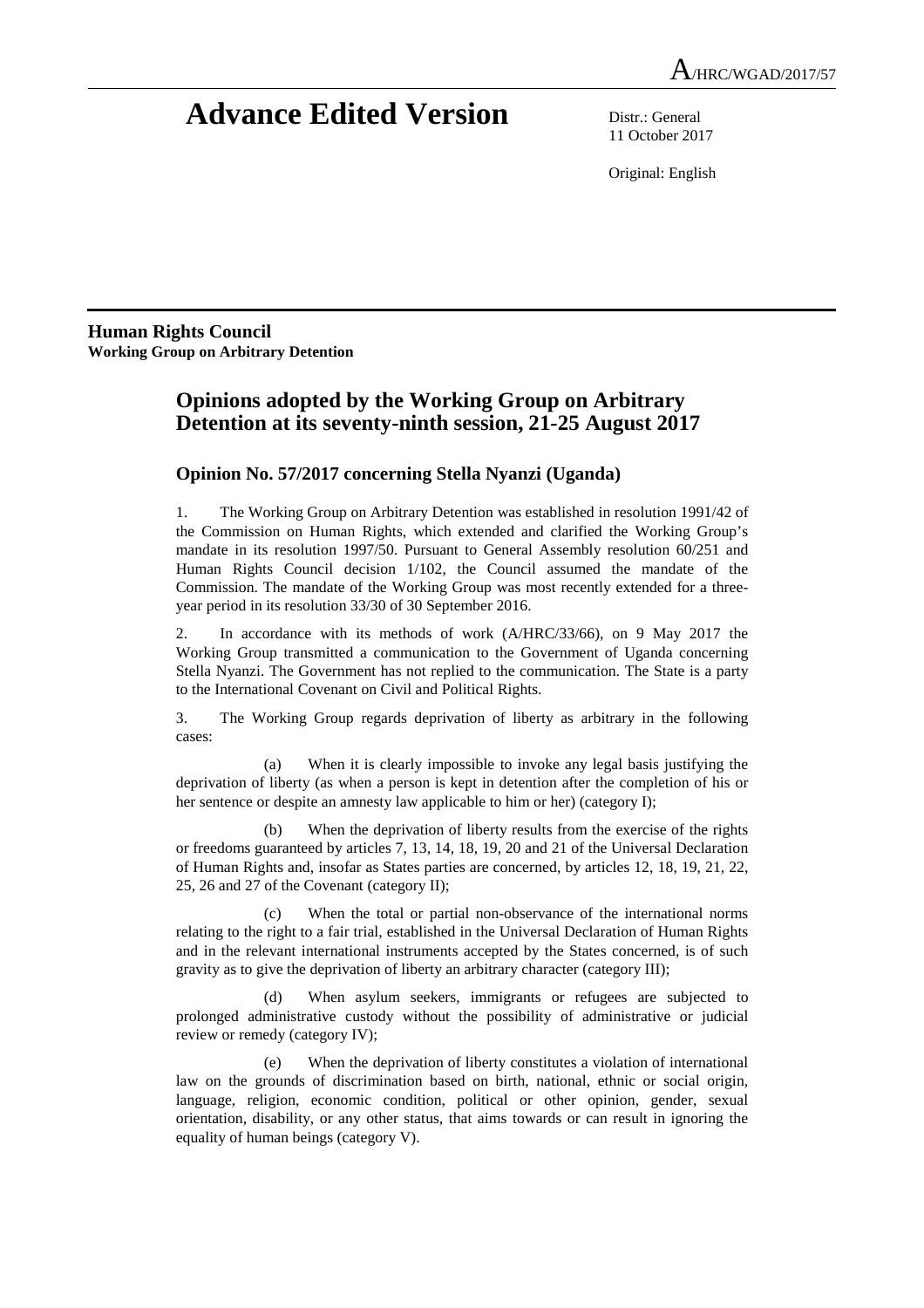#### **Submissions**

#### *Communication from the source*

4. Stella Nyanzi is a prominent academic, human rights defender and social activist in Uganda. She is 42 years old and the mother of three children. According to the source, Ms. Nyanzi has been a leading voice in Uganda in relation to women's rights. Among other things, she has advocated for the need to provide free sanitary pads to schoolgirls. She has also been a vocal advocate for the rights of lesbian, gay, bisexual, transgender and intersex people, a particularly sensitive topic in Uganda.

5. The source notes that Ms. Nyanzi is also an outspoken social activist, who has been critical of the Government and President Museveni. In the run-up to the general elections in February 2016, she openly supported Kizza Besigye, the presidential candidate of the opposition Forum for Democratic Change. She writes extensively on her Facebook page, which has more than 140,000 followers. On 27 January 2017, Ms. Nyanzi referred to President Museveni as a "pair of buttocks". On 15 February 2017, she criticized Janet Museveni, the First Lady and Minister of Education, for telling parliament that the Government could not fulfil an electoral pledge to provide free sanitary pads to schoolgirls. Lack of sanitary pads for schoolgirls has reportedly been pointed out as one of the leading causes of girls dropping out of school in Uganda. Subsequently, Ms. Nyanzi started the "Pads4GirlsUG" campaign to provide the pads herself. The campaign has collected thousands of dollars and gained widespread publicity.

#### *Background*

6. The source recalls that on 18 February 2016, Uganda held its fifth presidential and legislative elections since President Museveni came to power in 1986. President Museveni was re-elected with 61 per cent of the vote, while Mr. Besigye finished second with 36 per cent of the vote. The source emphasizes that the rights to freedom of expression, assembly and association continue to be violated in Uganda and that the media has been facing increasing government restrictions and intimidation, leading to self-censorship. The source also notes that although the Constitutional Court nullified the anti-homosexuality act in 2014, there are concerns that similar measures could still become law. Same-sex conduct remains criminalized under the colonial-era law in Uganda. The source submits that the new law on non-governmental organizations also raises concerns about the criminalization of legitimate advocacy for the rights of lesbian, gay, bisexual, transgender and intersex people.

#### *Arrest and detention*

7. According to the source, Ms. Nyanzi's social activism and criticism of the Government has led to escalating harassment and repression of her by the authorities, particularly in recent months. On 6 March 2017, she was summoned by the Directorate of Criminal Investigation and Crime Intelligence for hours of interrogation regarding her critical Facebook posts about President Museveni and the First Lady. On 19 March 2017, she was prevented from boarding a plane to go to an academic conference in the Netherlands. On 31 March 2017, Ms. Nyanzi was suspended from her job as a research fellow at Makerere University, Uganda's largest public university, for criticizing the First Lady, who, as Minister of Education, is in charge of Makerere University.

8. The source reports that on 3 April 2017, armed individuals raided the home of Ms. Nyanzi and threatened her three children and a domestic worker. The source also reports that the sister of Ms. Nyanzi was followed by armed individuals and some of her supporters were attacked.

9. According to the source, following months of continued harassment, the Ugandan police arbitrarily arrested Ms. Nyanzi on 7 April 2017. That day, she had been invited to be a keynote speaker at an event held in a hotel in Kampala. At the end of her speech, the hotel was surrounded by "intelligence operatives" and Ms. Nyanzi tried to leave through a back door. However, the source reports that eight men in plainclothes, three of whom were armed, forcibly removed Ms. Nyanzi from her car and put her into the back of their vehicle.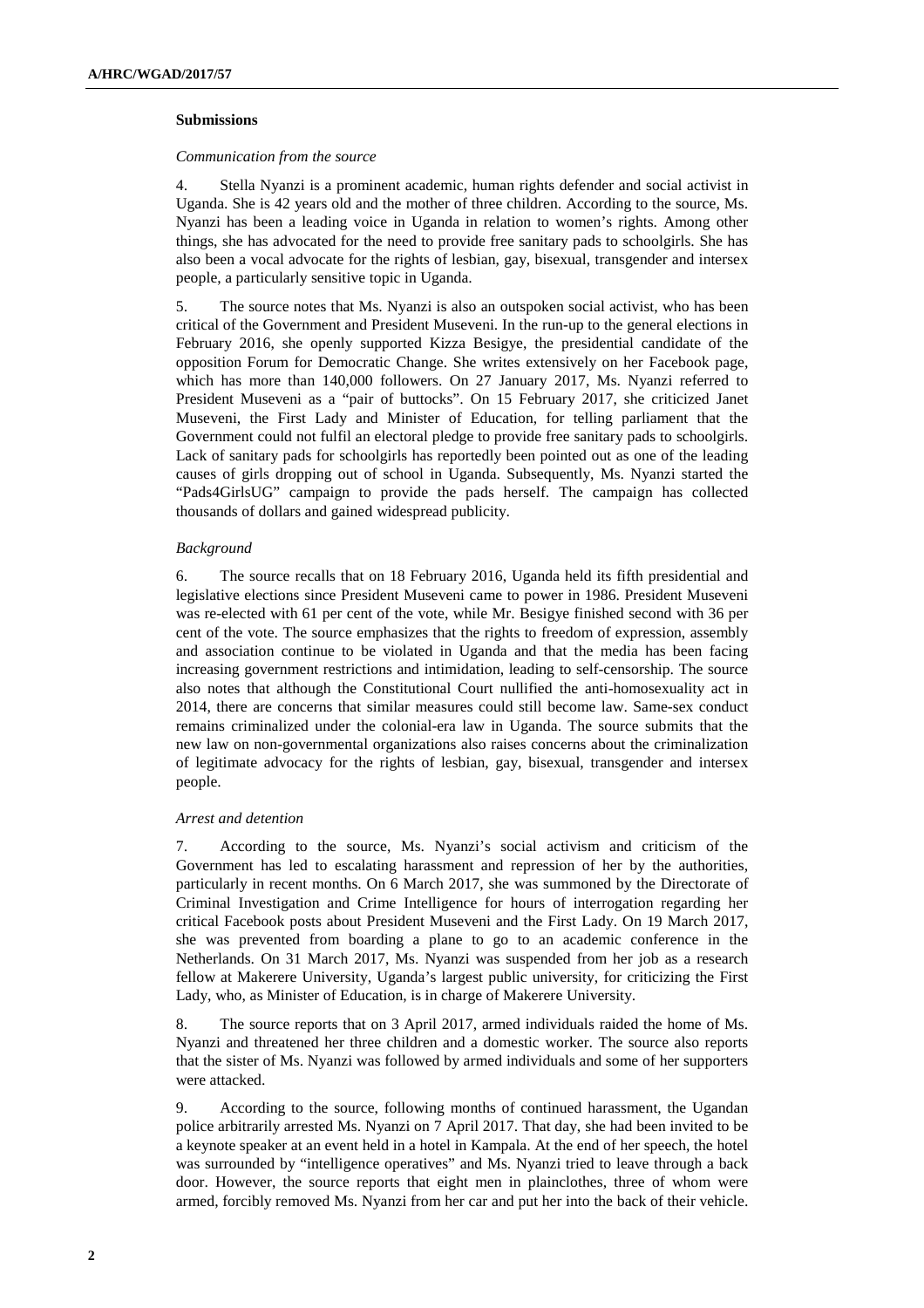According to the source, the men were police officers from the "Flying Squad", a unit in charge of violent crimes.

10. The source reports that Ms. Nyanzi was taken to the Kira Division police station, where she was allegedly beaten and denied the opportunity to see her lawyer for 18 hours. When she finally met her lawyer, her clothes had been torn and she had reportedly been denied feminine hygiene products.

11. On 8 April 2017, the police confirmed the arrest of Ms. Nyanzi and said that she would be brought to court on two counts, namely cyberharassment and offensive communication under the Computer Misuse Act. The source notes that on 11 April 2017, the Inspector General of Police publicly stated that he had ordered the arrest of Ms. Nyanzi because of her comments on social media.

12. Also on 8 April 2017, a prominent journalist was reportedly abducted and driven blindfolded to a secret location where she was beaten and interrogated for hours. The kidnappers allegedly referred to the journalist's social media post defending Ms. Nyanzi's criticism of the First Lady and the journalist was forced at gun point to delete all her social media postings relating to issues for which Ms. Nyanzi has advocated.

#### *Prosecution*

13. On 10 April 2017, Ms. Nyanzi appeared before the Bugandan Road magistrate's court. The source notes that according to the charge sheet, dated 23 March 2017, Ms. Nyanzi was charged on two counts:

 (a) Count 1 (cyberharassment under section 24 (1) and (2) (a) of the Computer Misuse Act, 2011) referred to the Facebook post of Ms. Nyanzi dated 28 January 2017 alluding to the President as "a pair of buttocks", an expression considered obscene or indecent;

 (b) Count 2 (offensive communication under section 25 of the Computer Misuse Act, 2011) referred to the fact that between January and March 2017, Ms. Nyanzi "willingly and repeatedly used electronic communication to post messages offensive in nature via Facebook, transmitted over the Internet to disturb or attempted to disturb the peace, quiet or the right of privacy of his Excellency the President of Uganda Yoweri Kaguta Museveni with no purpose of legitimate communication".

14. Ms. Nyanzi pleaded not guilty to both charges. According to the source, Ms. Nyanzi and her lawyers were caught off guard at the hearing, when the prosecution filed an application for her sanity to be ascertained, invoking the Mental Treatment Act of 1938. The prosecution wanted to detain her at a mental hospital for 14 days to carry out a mental examination. The source stresses that Ms. Nyanzi and her lawyers were not given adequate time to prepare their defence against this application because it was served on them at court. The Court declined to hear Ms. Nyanzi's bail application until after disposing of the application by the prosecution for a mental examination.

15. The case was adjourned to 25 April 2017 and Ms. Nyanzi was remanded to Luzira prison, where she is still detained. The source reports that Luzira is a maximum security prison, where death row inmates are detained, and that Ms. Nyanzi is allowed fewer visits than the norm.

16. The source notes that during an interview, the government spokesperson admitted that the case of Ms. Nyanzi was not properly managed but also reportedly added "I doubt Nyanzi or the forces behind her, which is Besigye and company plus the LGBT lobby, can sustain an extended political fight with us Government on any issue".

17. According to the source, on 12 April 2017, doctors from a government mental hospital attempted to conduct a forced mental examination of Ms. Nyanzi at Luzira Prison, without her consent or a court order. Ms. Nyanzi managed to resist the forceful examination. The source submits that mental examinations in Uganda are usually reserved for offences such as statutory rape.

18. The source reports that Ms. Nyanzi appeared before a High Court judge on 25 April 2017 to seek bail. Ms. Nyanzi also asked the High Court to stop the magistrate's court from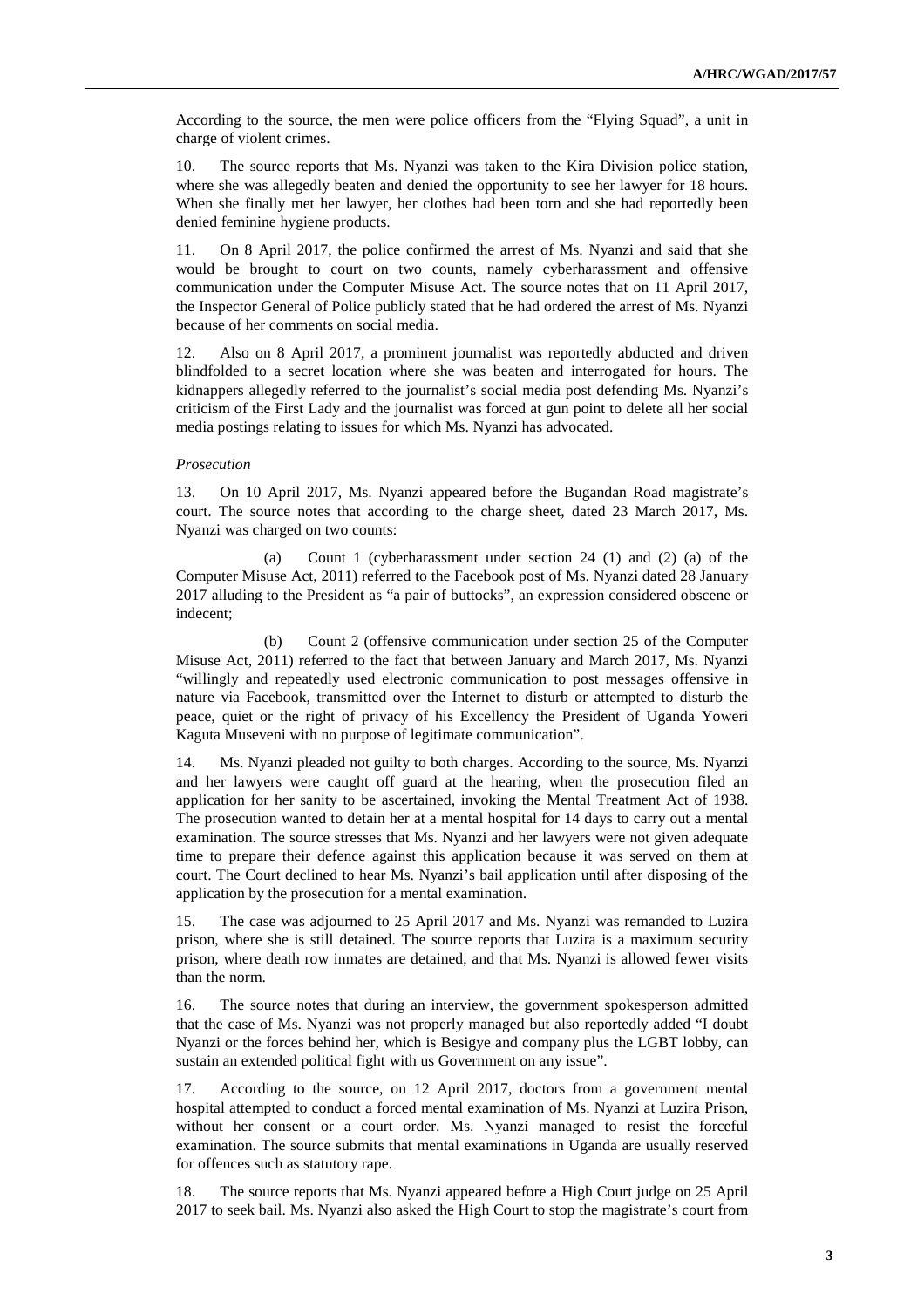considering the application by the State to have her sanity ascertained. However, the High Court denied this request and stated that her sanity should first be ascertained before applying for bail. The High Court noted that the State could seek to carry out a mental examination of anyone and that the magistrate's court had the power to entertain such an application. The High Court decided that Ms. Nyanzi could apply for bail only after the determination of the application for her mental examination, currently scheduled for 10 May 2017. In the meantime, Ms. Nyanzi was sent back to Luzira prison. Nevertheless, the source notes that the High Court judge criticized the magistrate's court for not having given Ms. Nyanzi the right to apply for bail.

19. The source alleges that the detention of Ms. Nyanzi constitutes an arbitrary deprivation of her liberty under categories I, II, III and V.

#### *Arbitrary detention under category I*

Violation of domestic regulations on pretrial detention

20. The source notes that the Human Rights Committee has interpreted article 9 (1) of the Covenant, ratified by Uganda on 21 June 1995, as meaning that "procedures for carrying out legally authorized deprivation of liberty should also be established by law and States parties should ensure compliance with their legally prescribed procedures".<sup>1</sup> Article 9 (1) requires compliance with domestic rules that define such procedures for arrest, such as specifying when a warrant is required and permitting access to counsel.<sup>2</sup> The source recalls that article 23 (4) (b) of the Ugandan Constitution provides that the accused detainee must be brought before a court no later than 48 hours from the time of his or her arrest. The source submits that any time in excess of 48 hours that the accused spends in custody without being brought before a court constitutes unlawful arrest and detention.

21. According to the source, the detention of Ms. Nyanzi violates the constitutional limit of 48 hours, as she was arrested and detained at the Kira Division police station on 7 April 2017 and only brought before a judge on 10 April 2017. As Ms. Nyanzi's detention at the police station exceeded 48 hours, the source submits that her detention was unconstitutional and had no legal basis. The source considers that Ms. Nyanzi's detention is therefore arbitrary under category I.

Charges without merit and that cannot be used as a basis to justify continued detention

22. The source submits that the two charges brought against Ms. Nyanzi cannot justify her pretrial detention, as they were construed in an overly broad manner and the specific application to Ms. Nyanzi violates both domestic and international law on freedom of opinion and expression (article 29 of the Constitution of Uganda; article 19 of the Covenant and article 19 of the Universal Declaration on Human Rights).

23. Ms. Nyanzi is charged with sections 24 (1) and (2) (a) and 25 of the Computer Misuse Act. Section 24 (1) and (2) (a) makes it an offence to "mak[e] any request, suggestion or proposal which is obscene, lewd, lascivious or indecent". The source notes that the terms "obscene, lewd, lascivious or indecent" are not defined anywhere in the Act and leave room for misinterpretation and discretion. Similarly, section 25 of the Act criminalizes communication that "disturbs or attempts to disturb the peace, quiet or right of privacy of any person with no purpose of legitimate communication", without explaining what is meant by "disturb or attempts to disturb" or "legitimate communication". The source submits that both sections are vaguely worded and are open to broad interpretation, which makes it impossible for people to know which actions or communications would violate these provisions.

24. According to the source, as applied in the case of Ms. Nyanzi, the Government is utilizing this overly broad interpretation to unlawfully restrict speech that is clearly

<sup>&</sup>lt;sup>1</sup> See Human Rights Committee, general comment No. 35 (2014) on liberty and security of person, para. 23.

 $<sup>2</sup>$  Ibid.</sup>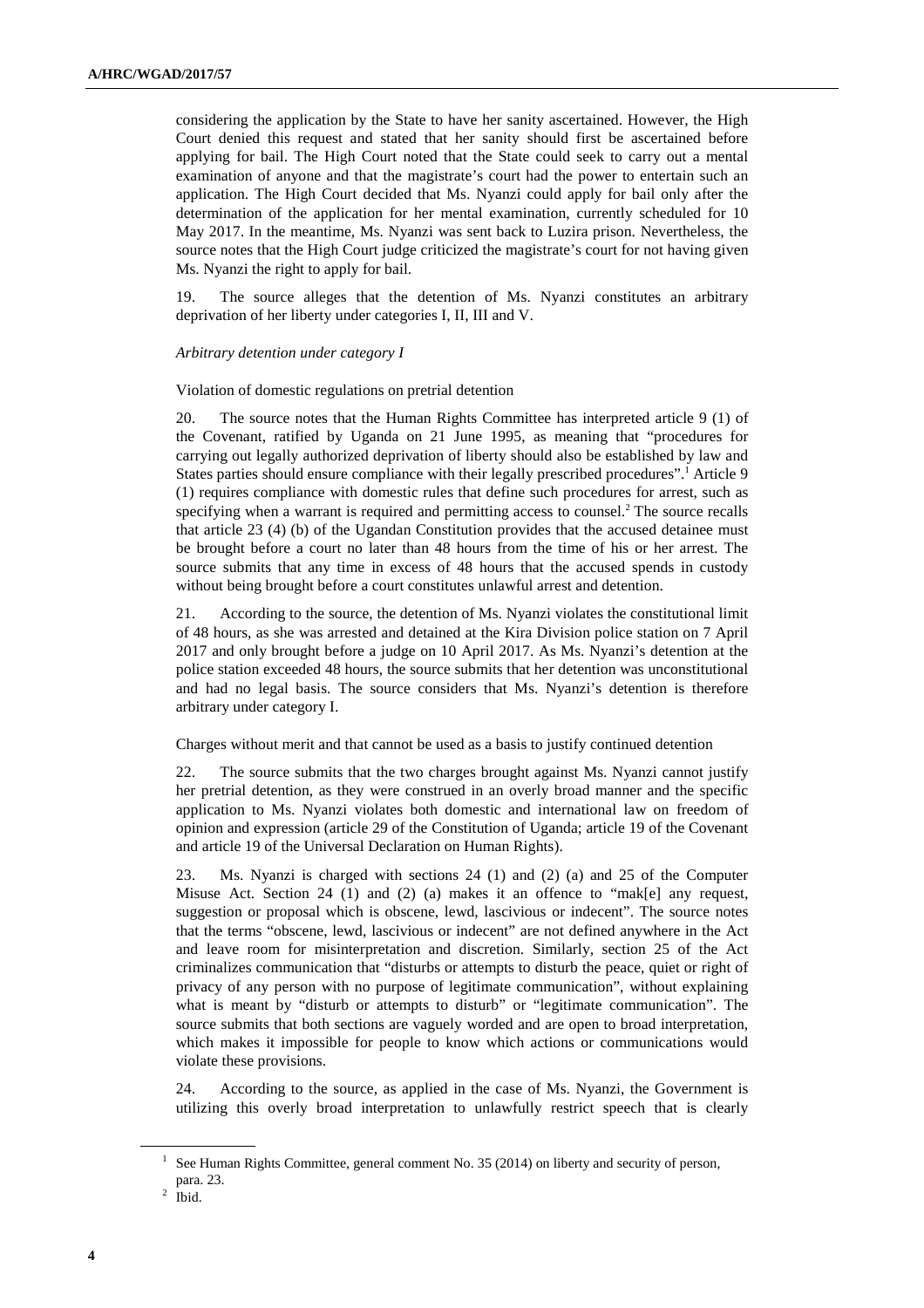permissible and protected under international human rights law and the Constitution. As such, the source submits that sections 24 and 25 of the Act cannot be considered as "prescribed by law" and cannot be considered as legitimate restrictions to freedom of expression. Since the provisions used to justify the pretrial detention of Ms. Nyanzi are not legitimate laws, the source considers her detention as arbitrary under category I.

#### *Arbitrary detention under category II*

25. According to the source, the detention of Ms. Nyanzi is arbitrary under category II because her detention results from the exercise of her fundamental right to freedom of opinion and expression.

26. The source recalls that the Human Rights Committee has specifically recognized that the protection provided by article 19 (2) of the Covenant "includes the right of individuals to criticize or openly and publicly evaluate their Government without fear of interference or punishment".<sup>3</sup>

27. The source also notes that the imprisonment of human rights defenders for speechrelated reasons is subject to heightened scrutiny. It refers to the Working Group on Arbitrary Detention, which has recognized the necessity to "subject interventions against individuals who may qualify as human rights defenders to particularly intense review".<sup>4</sup> This "heightened standard of review" by international bodies is especially appropriate where there is a "pattern of harassment" by national authorities targeting such individuals.<sup>5</sup>

28. According to the source, the Government of Uganda has a well-documented pattern of attacking and attempting to silence its opponents and critics through harassment and arbitrary detention. The source submits that the authorities targeted Ms. Nyanzi — a longtime critic of the Government and the First Family — to prevent her from making continued criticisms of the Government, including on issues such as its failure to uphold the presidential promise to provide sanitary pads to schoolgirls.

29. Given her work as scholar, social activist and human rights defender, the source notes that Ms. Nyanzi enjoys special protection under international law with respect to any detention related to her advocacy. The source submits that the detention of Ms. Nyanzi does not meet the "particularly intense review" mandated by the jurisprudence of the Working Group and should be considered arbitrary under category II.

#### *Arbitrary detention under category III*

30. The source considers that the detention of Ms. Nyanzi should also be considered arbitrary under category III for the reasons mentioned below.

Detention without a judicial order and violation of the right to be informed of charges

31. According to the source, the authorities violated Ms. Nyanzi's right to be detained by virtue of a judicial order and to be informed of the reasons for her arrest, (as provided by articles 9 (1) and (2) and 14 (3) (a) of the Covenant; principles 2, 10 and 13 of the Body of Principles for the Protection of All Persons under Any Form of Detention or Imprisonment; and article 23 of the Constitution).

32. The source notes that the individuals who carried out the arrest of Ms. Nyanzi did not introduce themselves; did not inform her of the reason for her arrest; and did not show an arrest warrant. Moreover, the source reports that when Ms. Nyanzi was in detention and without the support of a lawyer, the police interrogated her and attempted to record a statement, to which she objected. Ms. Nyanzi was only formally informed of the charges against her when they were produced in court.

<sup>3</sup> See communication No. 1128/2002, *De Morais v. Angola*, Views adopted on 29 March 2005, para. 6.7.

<sup>4</sup> See opinion No. 62/2012, para. 39.

<sup>5</sup> See, for example, opinion No. 39/2012, para. 45.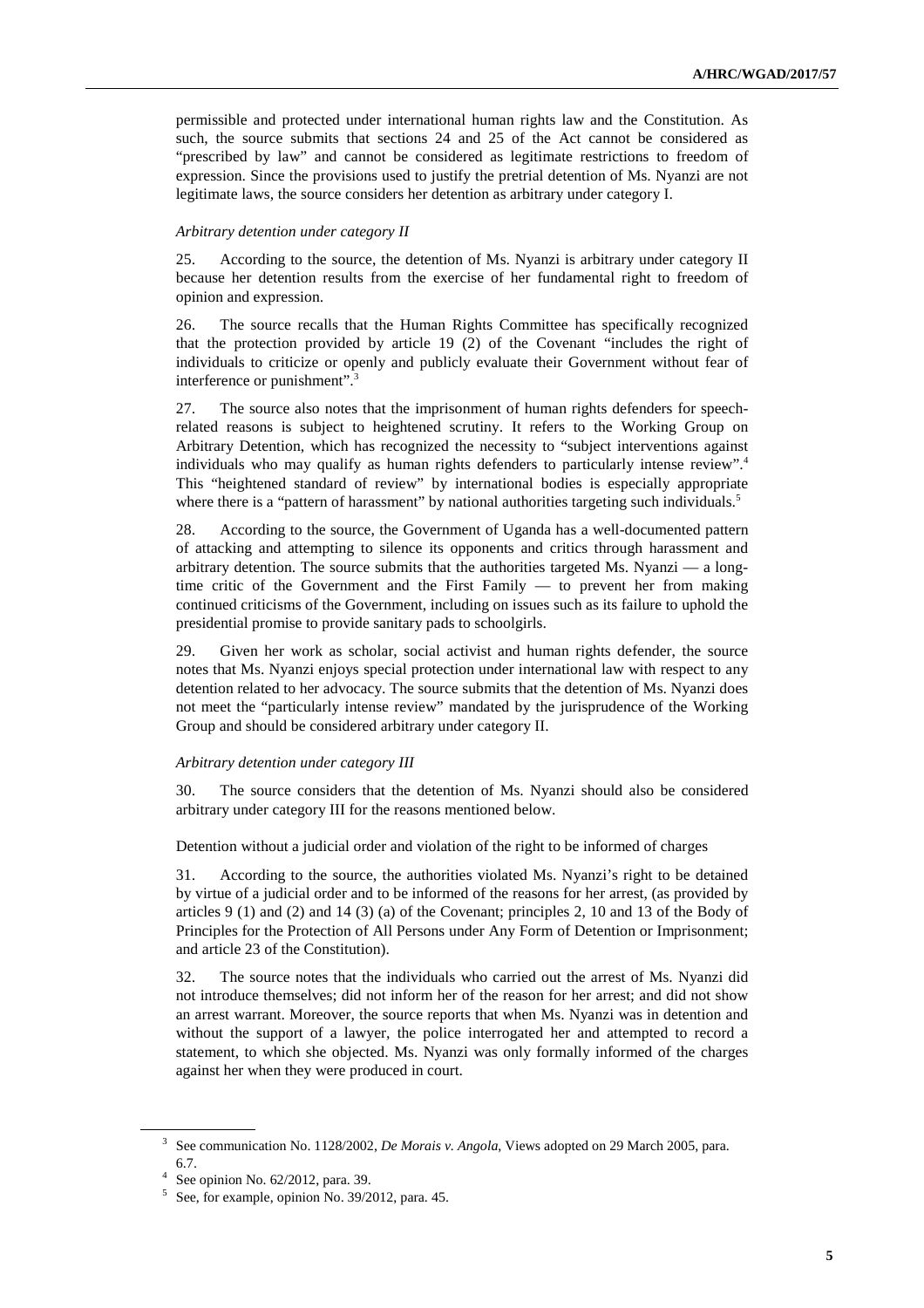Violation of the right to be brought promptly before a judge and be tried without undue delay

33. According to the source, by failing to bring Ms. Nyanzi before the court within 48 hours, detaining her incommunicado for 18 hours before her lawyer could see her and delaying her bail hearing through an application for a mental examination, of which she had not been informed, the Government violated her right to be brought promptly before a judge and tried without undue delay (as provided by article 9 (3) and (4) of the Covenant; principles 4, 11 (1), 32 and 37 of the Body of Principles; and article 23 (4) (b) of the Constitution).

34. Given the absence of an arrest warrant, the source also submits that the police violated section 17 of the Criminal Procedure Code which states that for a non-serious offence a person must be released on a bond if it is "not practicable" to bring that person before a magistrate's court within 24 hours of their arrest. A request to release Ms. Nyanzi on a police bond was reportedly denied by the Kira Division police officer under the pretext that he did not have the authority to grant her such a bond.

Violation of the right to prepare an adequate defence

35. According to the source, the authorities violated the right of Ms. Nyanzi to have adequate time and facilities for the preparation of her defence (as provided by article 14 (3) (b) of the Covenant and article 28 (3) (c) of the Constitution).

36. On 10 April 2017, the prosecution applied to the magistrate's court to submit Ms. Nyanzi to a mental examination. The source reports that Ms. Nyanzi and her counsel were not informed of such an application until they arrived at court and were not afforded adequate time to prepare their defence. Because Ms. Nyanzi was not able to prepare her defence against the application in advance, the hearing was adjourned, which also delayed the hearing on her bail application.

Violation of the right to be presumed innocent until proven guilty

37. The source considers that by placing Ms. Nyanzi in a maximum security prison with convicted detainees; forcing her to undergo a mental examination; and allowing her fewer visitors than other detainees, the authorities violated the right of Ms. Nyanzi to be presumed innocent until proven guilty (as provided by articles 10 (2) (a) and 14 (2) of the Covenant; article 11 (1) of the Universal Declaration on Human Rights; principles 8 and 36 of the Body of Principles; and article 28 (3) (a) of the Constitution).

Violation of the right to be free from cruel, inhuman, or degrading treatment

38. According to the source, by allegedly beating Ms. Nyanzi at the Kira Division police station, not allowing her access to feminine hygiene products and attempting to force a mental examination on her, the Government violated her right to be free from cruel, inhuman and degrading treatment and torture and her right to be treated with humanity and with respect for the inherent dignity of the human person (as protected by articles 7 and 10 (1) of the Covenant; articles 1, 2, 4, 5, 6 and 7 of the Convention Against Torture and Other Cruel, Inhuman or Degrading Treatment or Punishment; article 5 of the Universal Declaration on Human Right; principles 1 and 6 of the Body of Principles; and articles 24 and 44 of the Constitution).

Violation of the right to examine witnesses against the defendant

39. According to the source, the prosecution asked the court to subject Ms. Nyanzi to a mental examination based on an affidavit by the head of the police media crime unit who, based only on his interactions with Ms. Nyanzi and without being an expert, claimed that she had mental health issues. The affidavit claimed that Ms. Nyanzi went through "erratic episodes" and "made unusual behaviour" while she was detained at the Kira District police station. The affidavit also attached a photo of her protest in 2016 as evidence of her insanity and claimed — without producing any evidence — that Ms. Nyanzi was at one time admitted to a mental facility. However, the source points out that Ms. Nyanzi's lawyers were not allowed the opportunity to cross-examine the head of the police media crime unit,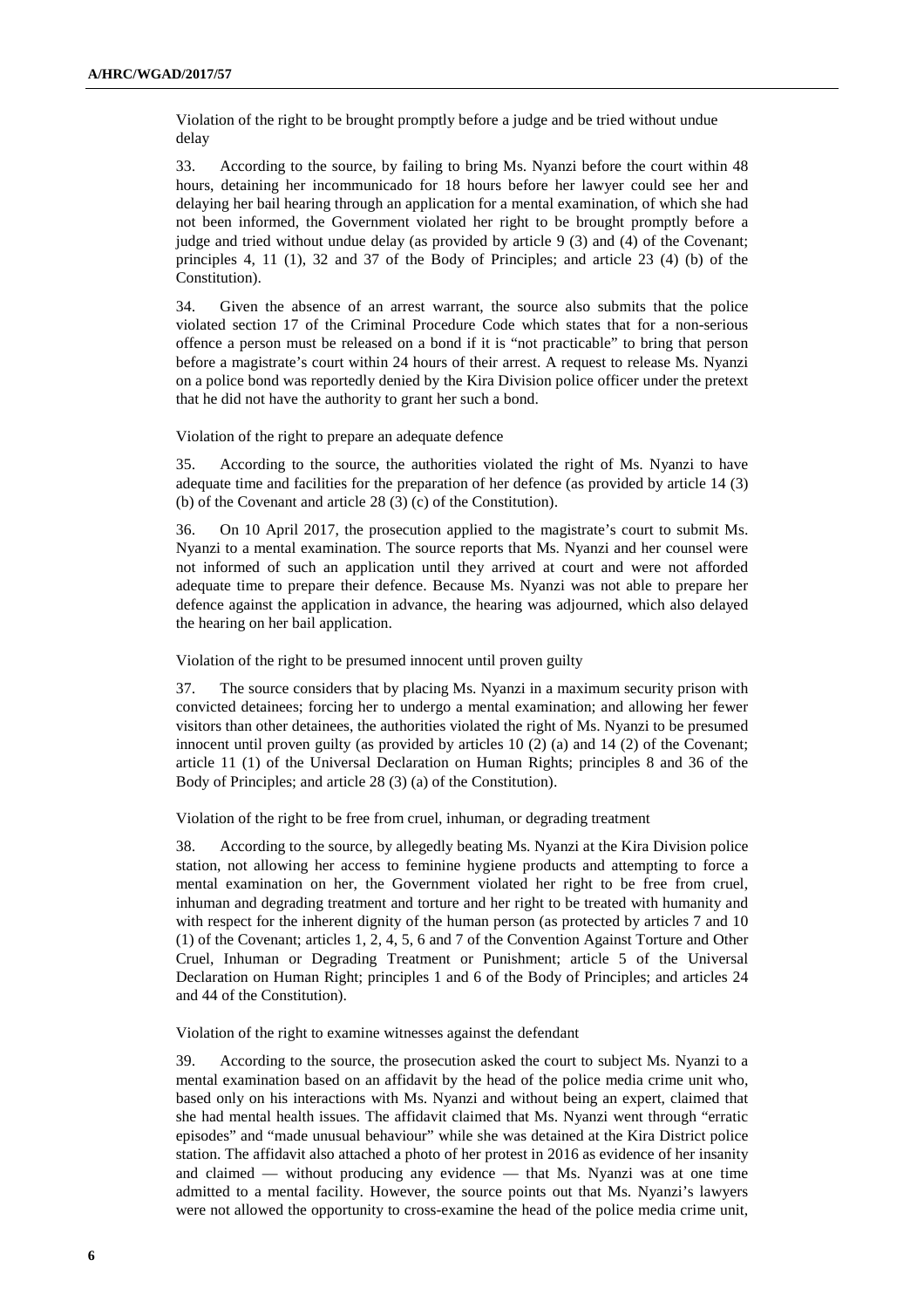who was not present at the hearing, and therefore could not examine his character or competency.

40. The source considers that by failing to provide Ms. Nyanzi's lawyers with the opportunity to cross-examine the head of the police media crime unit, the authorities violated the right of Ms. Nyanzi to examine witnesses against her (as protected by article 14 (3) (e) of the Covenant).

#### *Arbitrary detention under category V*

41. Finally, the source submits that the detention of Ms. Nyanzi is also arbitrary under category V, as her detention is due to her political opinions, political participation and status as a social activist and human rights defender.

#### *Response from the Government*

42. On 9 May 2017, the Working Group transmitted the allegations from the source to the Government through its regular communication procedure. The Working Group requested the Government to provide detailed information by 10 July 2017 on the current situation of Ms. Nyanzi and any comments which it might have on the source's allegations. The Working Group also requested the Government to clarify the factual and legal grounds invoked by the authorities to justify her arrest and continued detention, and to provide details regarding the conformity of the relevant legal provisions and proceedings with international law, in particular human rights treaties that it had ratified. Moreover, the Working Group called upon the Government to ensure Ms. Nyanzi's physical and mental integrity.

43. The Working Group regrets that it did not receive a response from the Government, nor did the Government request an extension of the time limit for its reply, as provided for in paragraph 15 of the Working Group's methods of work.

#### **Discussion**

 $\overline{a}$ 

44. In the absence of a response from the Government, the Working Group has decided to render the present opinion, in conformity with paragraph 15 of its methods of work.

45. The Working Group has in its jurisprudence established the ways in which it deals with evidentiary issues. If the source has established a prima facie case for breach of international requirements constituting arbitrary detention, the burden of proof should be understood to rest upon the Government if it wishes to refute the allegations (see A/HRC/19/57, para. 68). In the present case, the Government has chosen not to challenge the prima facie credible allegations made by the source.

46. The Working Group also reiterates that it applies a heightened standard of review in cases where the freedom of expression and opinion is restricted or where human rights defenders are involved.<sup>6</sup> Ms. Nyanzi's role as a prominent academic and social activist defending women's rights and the rights of lesbian, gay, bisexual, transgender and intersex persons requires the Working Group to undertake this kind of strict scrutiny.<sup>7</sup>

<sup>6</sup> See, for example, opinion No. 38/2017, para. 95; opinion No. 62/2012, para. 39; opinion No. 54/2012, para. 29; and opinion No. 64/2011, para. 20. Domestic authorities and international supervisory bodies should apply the heightened standard of review of government action, especially when there are claims of a pattern of harassment. See opinion No. 39/2012, para. 45. See also the Declaration on Human Rights Defenders, article 9 (3).

<sup>7</sup> Human rights defenders in particular have the right to study, discuss, form and hold opinions on the observance, both in law and in practice, of all human rights and fundamental freedoms and, through those and other appropriate means, to draw public attention to such matters, see the Declaration on Human Rights Defenders, article 6 (c). Human rights defenders have the right to investigate, gather information regarding human rights violations and report on them, see opinion No. 8/2009, para. 18.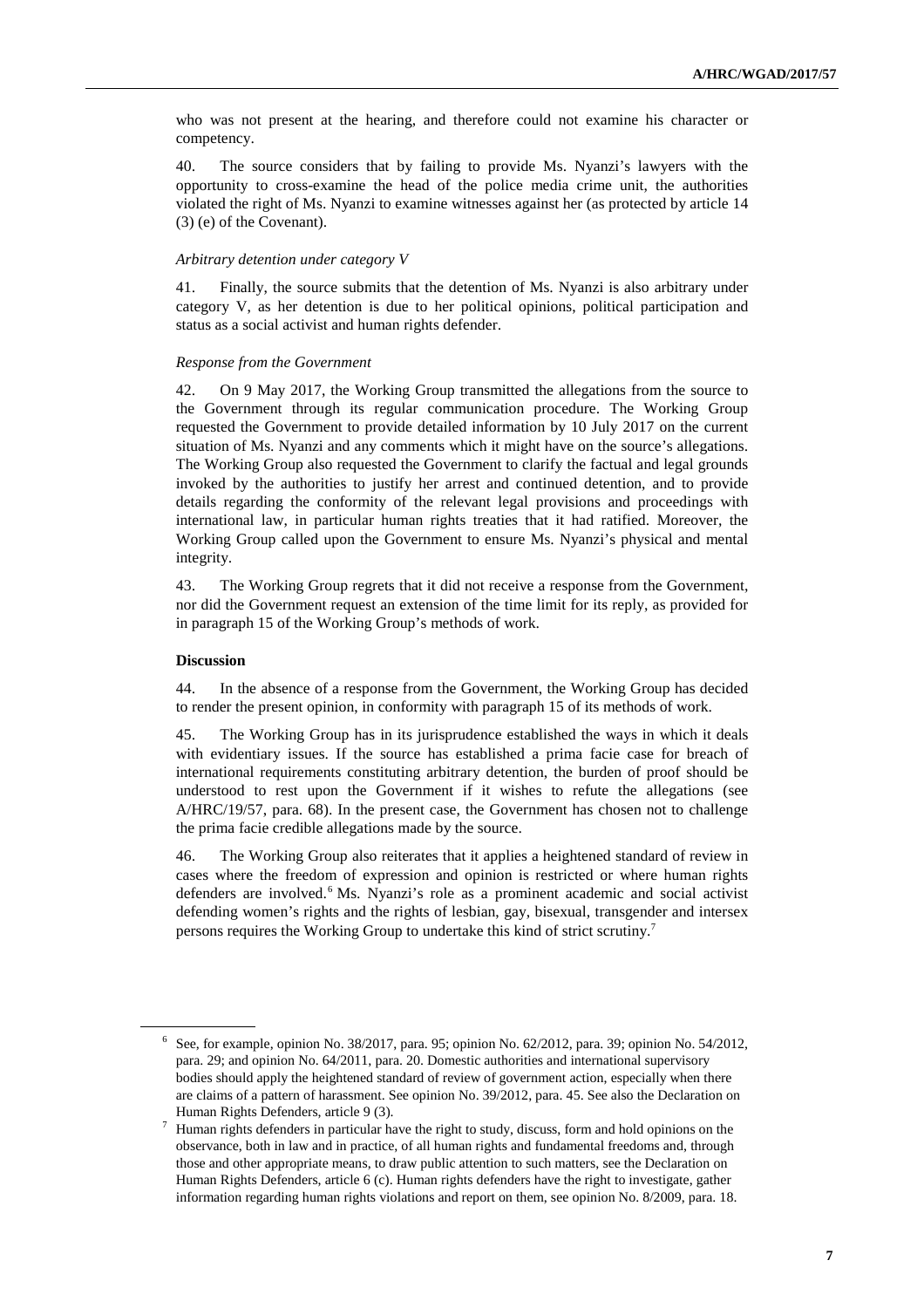#### *Category I*

47. The Working Group will examine the relevant categories applicable to its consideration of this case, including category I, which concerns deprivation of liberty without invoking any legal basis.

48. In the present case, the Working Group notes that on 7 April 2017, Ms. Nyanzi was arrested by plain clothes police officers from the "Flying Squad", as she tried to leave an event in a hotel in Kampala, without being presented with an arrest warrant or informed of the reasons for her arrest. She was held incommunicado in police custody for 18 hours, during which time she was beaten, resulting in her clothes being torn, and denied feminine hygiene products before she was allowed to see her lawyer. The Government has failed to provide any legal basis for Ms. Nyanzi's initial arrest and detention.

49. In view of the fact that Ms. Nyanzi was also denied her right to challenge her deprivation of liberty, the Working Group notes that article 9 (2) of the Covenant states that anyone who is arrested shall be informed, at the time of arrest, of the reasons for his or her arrest and shall be promptly informed of any charges against him or her. Article 9 (3) of the Covenant provides that anyone arrested or detained on a criminal charge shall be brought promptly before a judge or other officer authorized by law to exercise judicial power by law. Furthermore, Human Rights Committee general comment No. 35 (2014) on liberty and security of person provides that article 9 of the Covenant "requires compliance with domestic rules that define when authorization to continue detention must be obtained from a judge or other officer, … when the detained person must be brought to court and legal limits on the duration of detention" (see para. 23).

50. In view of the above, the Working Group determines that the Government has failed to undertake the necessary formal procedures to establish the legal basis for Ms. Nyanzi's arrest and being held incommunicado without any access to her lawyer or family, as well as her detention after the 48-hour limit and prior to her presentation before the court.

51. The Working Group, therefore, considers that Ms. Nyanzi's initial arrest and detention lack a legal basis in violation of article 9 of the Universal Declaration of Human Rights and article 9 (1) of the Covenant, falling within category  $I^8$ .

#### *Category II*

52. The Working Group recalls that holding and expressing opinions, including those that are not in accordance with official government policy, are protected by article 19 of the Universal Declaration of Human Rights and article 19 of the Covenant.<sup>9</sup> In that regard, the Human Rights Committee stated in its general comment No. 34 (2011) on the freedoms of opinion and expression that the mere fact that forms of expression are considered to be insulting to a public figure is not sufficient to justify the imposition of penalties, adding that all public figures, including those exercising the highest political authority such as Heads of State and Government, are legitimately subject to criticism and political opposition. The Committee specifically expressed concern regarding laws on such matters as lese-majesty (see para. 38).

53. The right to freedom of expression in article 19 (2) of the Covenant includes the right of individuals to criticize or openly and publicly evaluate their Governments without fear of interference or punishment. <sup>10</sup> Ms. Nyanzi has been a prominent advocate for women's rights, in particular the provision of free hygiene products to schoolgirls, which concerns not only the right to sanitation but also the right of access to education.<sup>11</sup> She has

<sup>&</sup>lt;sup>8</sup> See also article 6 of the African Charter on Human and Peoples' Rights.

<sup>9</sup> Ibid., article 9.

<sup>10</sup> See *De Morais v. Angola*, para. 6.7.

<sup>&</sup>lt;sup>11</sup> The International Covenant on Economic, Social and Cultural Rights obligates progressive extension of safe sanitation services, particularly to rural and deprived urban areas, taking into account the needs of women and children. See Committee on Economic, Social and Cultural Rights, general comment No. 15 (2002) on the right to water, para. 29. See also General Assembly resolution 70/169, 17 December 2015, preambular para. 14 and para. 5 (e).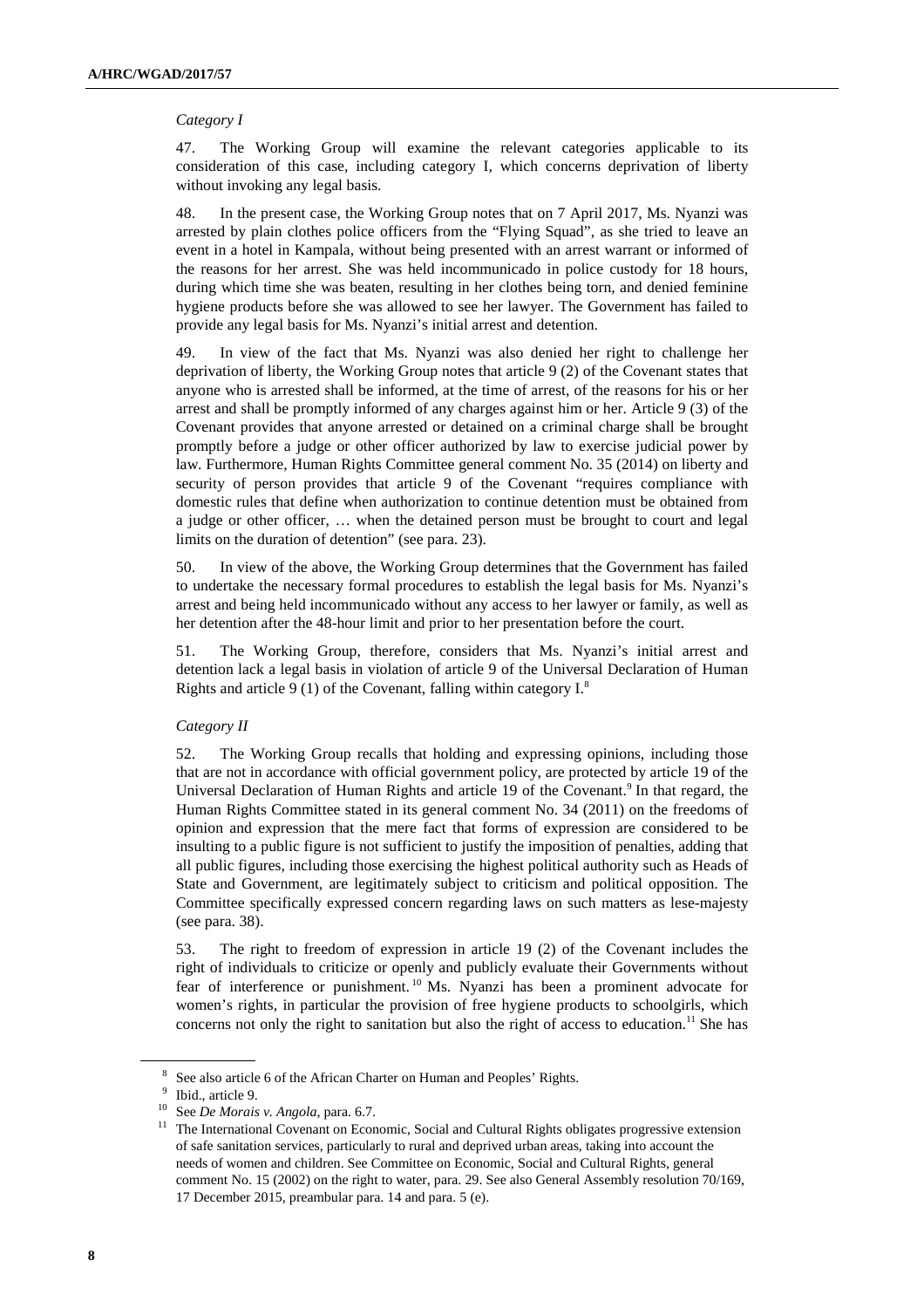also been a relentless defender of the rights of lesbian, gay, bisexual, transgender and intersex persons and the right to health.

54. Ms. Nyanzi criticized Janet Museveni, the First Lady and Education Minister, for failing to fulfil the Government's electoral promise to provide free sanitary pads and openly backed the opposition in the 2016 general elections in the exercise of her right to take part in government and the conduct of public affairs, directly or through freely chosen representatives in accordance with article 21 of the Universal Declaration of Human Rights and article 25 of the Covenant.<sup>12</sup>

55. Before her arrest, Ms. Nyanzi was subjected to interrogation by the Directorate of Criminal Investigation and Crime Intelligence for her Facebook posts criticizing President Museveni and his wife, the First Lady and Education Minister, prevented from boarding a plane to go to an academic conference abroad and suspended from her job at the largest public university in Uganda, which is under the purview of the First Lady, $^{13}$  had her house raided and her sister and supporters were harassed by armed individuals.

56. The Working Group expresses its grave concern at the public statement by the Inspector General of Police that he ordered the arrest of Ms. Nyanzi for her social media activity and the reported comment by the government spokesperson during an interview that he doubted that "Nyanzi or the forces behind her, which is Besigye and company plus the LGBT lobby, can sustain an extended political fight with us Government on any issue".<sup>14</sup>

57. With regard to the prosecution under sections 24 (1) and (2) (a) and 25 of the Computer Misuse Act 2011, the Working Group has been unable to find Ms. Nyanzi's deprivation of liberty for their alleged violations necessary or proportional for the purposes set out in article 19 (3) of the Covenant. As noted above, the Human Rights Committee considers that the mere fact that forms of expression are considered to be insulting to a public figure is not sufficient to justify the imposition of penalties.<sup>15</sup>

58. It is difficult for the Working Group to consider that Ms. Nyanzi's postings could plausibly threaten national security or public order, let alone public health or morals. There was no suggestion by the Government that any of the permitted restrictions on the freedom of expression found in article 19 (3) of the Covenant, such as restrictions that are necessary for respect of the rights or reputation of others, applied in her case.

59. For those reasons, the Working Group finds that Ms. Nyanzi's deprivation of liberty under the legal veneer of sections 24 (1) and (2) (a) and 25 of the Computer Misuse Act 2011 is in violation of articles 19 and 21 of the Universal Declaration of Human Rights and article 19 and 25 of the Covenant, thus it is arbitrary and falling within category II.

#### *Category III*

 $\overline{a}$ 

60. The Working Group has also considered whether violations of the right to a fair trial and due process suffered by Ms. Nyanzi were grave enough to give her deprivation of liberty an arbitrary character, falling within category III.

61. In particular, the Working Group addresses the following considerations, which have not been disputed by the Government:

<sup>&</sup>lt;sup>12</sup> See also article 13 (1) of the African Charter on Human and Peoples' Rights.

<sup>&</sup>lt;sup>13</sup> Ms. Nyanzi's suspension from Makerere University raises serious concerns about academic freedoms and the autonomy of institutions of higher education. See Committee on Economic, Social and Cultural Rights, general comment No. 13 (1999) on the right to education, paras. 39-40.

<sup>&</sup>lt;sup>14</sup> Such comments by public officials further raise concerns about violation of the presumption of innocence, which is considered below with regard to category III. While it is true that the presumption of innocence needs to be balanced with the public's right to know in a democratic society, the latter must be proportionate to the former. See, for instance, Bundesverfassungsgericht judgment, BVerfGE 35, 202-245, 5 June 1973 (Germany) and 26-1(A) KCCR 534, 2012 Hun-Ma 652, 27 March 2014 (Republic of Korea).

<sup>&</sup>lt;sup>15</sup> See general comment No. 34, para. 38.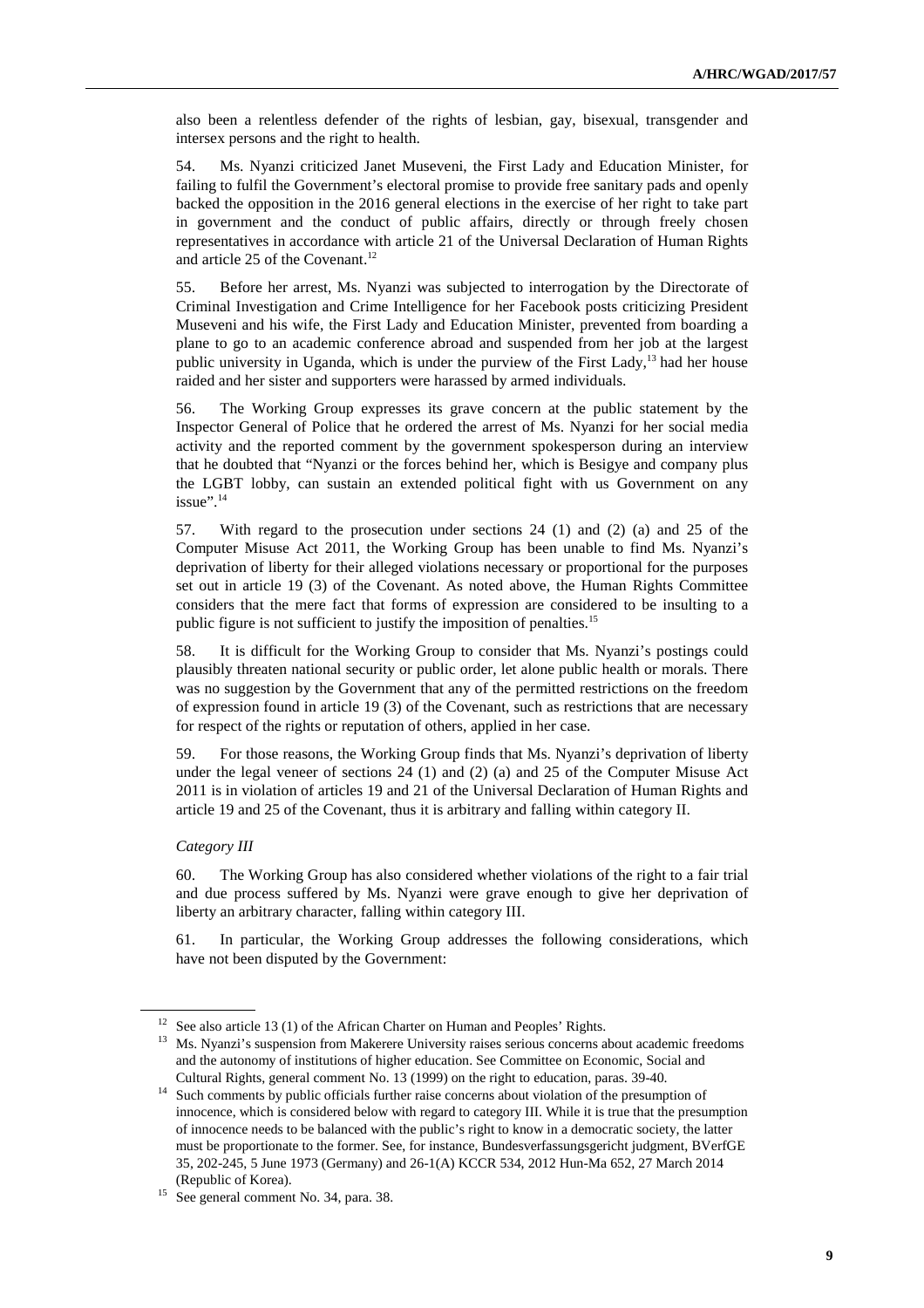(a) Ms. Nyanzi was not brought promptly before a judge, but instead held incommunicado by the police. That effectively nullified her right to recognition everywhere as a person before the law (contrary to articles 6 and 9 of the Universal Declaration of Human Rights and articles 9 (3) and 16 of the Covenant);

 (b) Ms. Nyanzi was not informed promptly and in detail of the nature and the reasons for the criminal charge against her (contrary to articles 10 and 11 (1) of the Universal Declaration of Human Rights and article 14 (1) and (3) (a) of the Covenant);

 (c) During her initial detention, Ms. Nyanzi was kept incommunicado, denied contact with or visits from her family or lawyer and interrogated without her lawyer being present and under torture or cruel, inhuman or degrading treatment, including beatings and denial of sanitary pads, (contrary to articles 5, 10 and 11 (1) of the Universal Declaration of Human Rights and articles 7 and 14 (1) and (3) (b) and (d) of the Covenant); $^{16}$ 

 (d) On 10 April 2017, when Ms. Nyanzi was brought before a judge, she and her lawyer were not informed in advance of the application by the prosecution for a mental examination and she did not have adequate time and facilities to prepare her defence (contrary to article 10 of the Universal Declaration of Human Rights, article 14 (3) (b) of the Covenant and article 28 (3) (c) of the Constitution);

 (e) Ms. Nyanzi was denied bail for her refusal to take the mental examination, which is usually reserved for offences such as rape, and was detained on remand in a maximum security prison with death-row inmates, despite her status as an unconvicted person, in violation of the principle of presumption of innocence (contrary to article 11 (1) of the Universal Declaration of Human Rights and articles 9 (3), 10 (2) (a) and 14 (2) of the Covenant);

 (f) Ms. Nyanzi's lawyer was not allowed to cross-examine the head of the police media crime unit, whose sworn affidavit was the basis for the prosecution demand that she undergo a mental examination (contrary to article 10 of the Universal Declaration and article 14 (3) (e) of Covenant);

 (g) The spokesperson of the Government, while admitting that Ms. Nyanzi's case was not properly managed, expressed a doubt that Ms. Nyanzi and the forces behind her could sustain an extended political fight with the Government. Such a statement is considered to be in violation of the principle of the presumption of innocence as stipulated in article 14 (2) of the Covenant.

62. The Working Group considers that holding a detainee incommunicado and interrogating her without her lawyer being present and under torture or cruel, inhuman or degrading treatment violates the minimum guarantees for fair trial and due process rights. In that regard, the Working Group recalls the judgment by the International Court of Justice holding that the prohibition of torture is part of customary international law and it has become a peremptory norm (*jus cogens*).<sup>17</sup>

63. The Working Group considers that the violations of Ms. Nyanzi's right to a fair trial are of such gravity as to give her deprivation of liberty an arbitrary character. Accordingly, her deprivation of liberty falls within category III.

#### *Sections 24 (1) and (2) (a) and 25 of the Computer Misuse Act*

64. The Working Group will elaborate further on the propriety of sections 24 (1) and (2) (a) and 25 of the Computer Misuse Act, in view of the principle of legality and its effect on the right to a fair trial. One of the fundamental guarantees of due process is the principle of legality, including the principle of *nullum crimen sine lege certa*, which is particularly

<sup>&</sup>lt;sup>16</sup> See also United Nations Rules for the Treatment of Women Prisoners and Non-custodial Measures for Women Offenders (the Bangkok Rules), para. 5.

<sup>17</sup> International Court of Justice, *Questions relating to the Obligation to Prosecute or Extradite (Belgium v. Senegal), Judgments, I.C.J. Reports 2012*, p. 422. See also article 5 of the African Charter on Human and Peoples' Rights.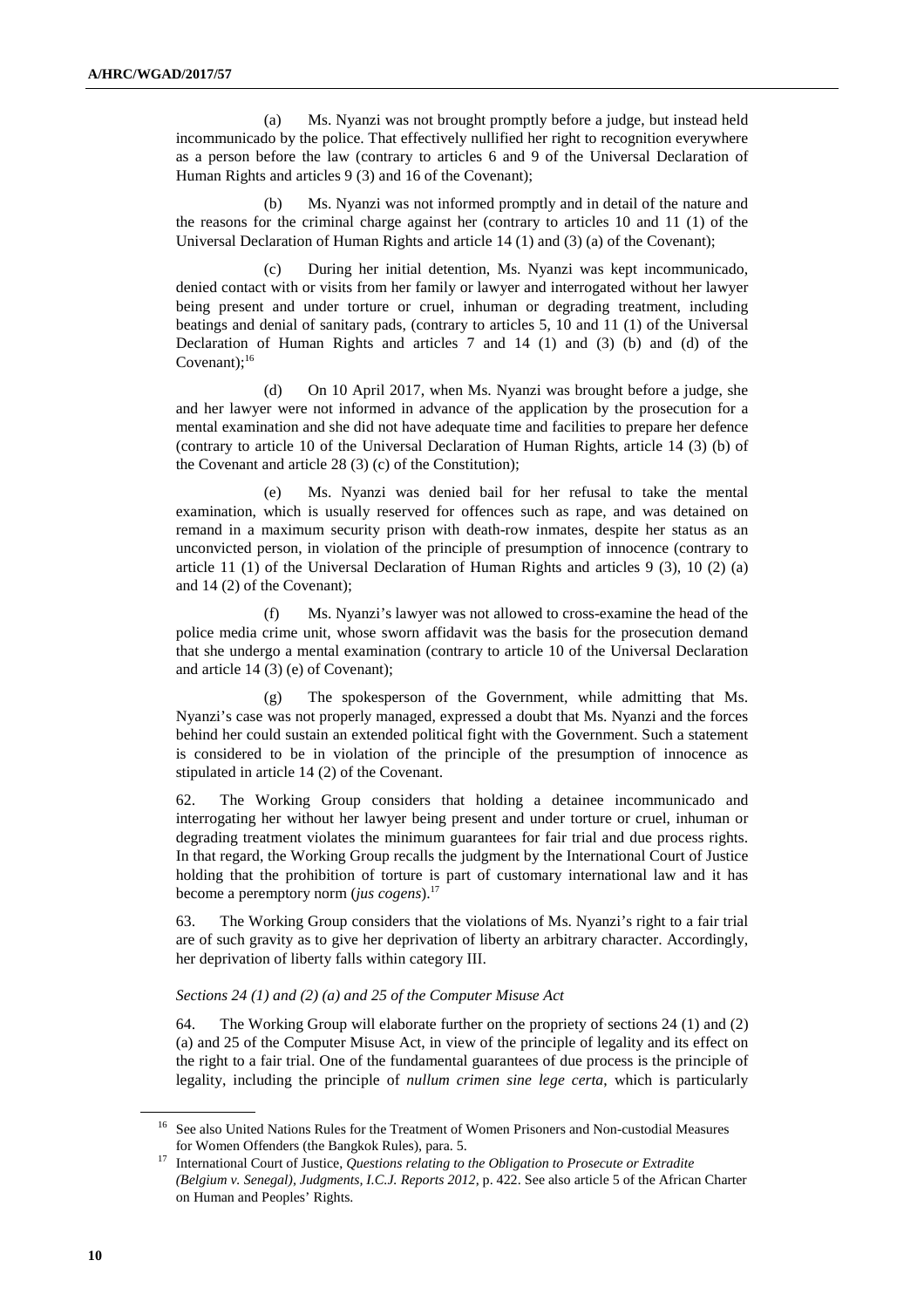relevant in the case of Ms. Nyanzi. The principle of legality, in general, ensures that no defendant may be punished arbitrarily or retroactively by the State. That means that a person cannot be convicted of a crime that was not publicly accessible, nor can they be charged under a law that is excessively unclear, or convicted under a penal law that is passed retroactively to criminalize a previous act or omission.

65. Laws that are vaguely and broadly worded may have a chilling effect on the exercise of the right to freedom of expression, as they have the potential for abuse. They also violate the principle of legality under article 11 (2) of the Universal Declaration of Human Rights and article 15 of the Covenant, as it makes it unlikely or impossible for the accused to have a fair trial.<sup>18</sup> Furthermore, the Working Group has found in its case law that detention pursuant to proceedings that are incompatible with article 15 are necessarily arbitrary within the meaning of article  $9(1)$  of the Covenant.<sup>19</sup>

66. The Working Group has also expressed its concern that antiterrorism laws "by using an extremely vague and broad definition of terrorism, bring within their fold the innocent and the suspect alike and thereby increase the risk of arbitrary detention" with the consequence that "legitimate democratic opposition … becomes a victim in the application of such laws" (see E/CN.4/1995/31, para. 25 (d)). Notably, with regard to article 15 (1) of the Covenant, the prohibition of terrorist conduct must be framed in such a way that the law is adequately accessible, so that the individual has a proper indication of how the law limits his or her conduct and the law is formulated with sufficient precision so that the individual can regulate his or her conduct (see E/CN.4/2006/98, para. 46).

67. The concerns expressed with regard to the vague definition of terrorist conduct (see, for example, CCPR/CO/81/BEL, para. 24) and other criminal offences, such as organized crime (see, for example, CCPR/C/79/Add.115, para. 12), are equally pertinent for the alleged acts criminalized by the broadly worded ban on criticism of the State authority. In that respect, the Working Group notes with concern that sections 24 (1) and (2) (a) and 25 of the Computer Misuse Act contain unclear wording that denies foreseeability for potential, unsuspecting defendants.<sup>20</sup>

68. The Working Group also expresses its concern about the reported abuse of the psychiatric system for political purposes by the Government. The Working Group notes that the Principles for the Protection of Persons with Mental Illness and for the Improvement of Mental Health Care states that a determination of mental illness shall be made in accordance with internationally accepted medical standards and shall never be made on the basis of political, economic or social status, or membership of a cultural, racial or religious group, or any other reason not directly relevant to mental health status (principle  $4(1)$  and  $(2)$ ).

69. The Working Group further notes the recommendations to States of the Special Rapporteur on torture and other cruel, inhuman or degrading treatment or punishment concerning abuses in health-care settings, to safeguard free and informed consent on an equal basis for all individuals without any exception, through a legal framework and judicial and administrative mechanisms, including through policies and practices to protect against abuses, and to adopt policies and protocols that uphold autonomy, selfdetermination and human dignity (see A/HRC/22/53, para. 85 (e)).

70. Furthermore, the Working Group notes with concern that a prominent journalist was beaten and interrogated for hours at a secret location for defending Ms. Nyanzi's criticism of the First Lady in her social media postings and forced at gun point to delete all her postings concerning the issues advocated for by Ms. Nyanzi. Such practices of reprisals and those of holding persons incommunicado, place the victims outside the protection of the law and deprive them of any legal safeguards.

<sup>&</sup>lt;sup>18</sup> See also article 7 (2) of the African Charter on Human and Peoples' Rights and CCPR/C/KWT/CO/3, para. 41.

<sup>19</sup> See Human Rights Committee, communication No. 1629/2007, *Fardon v. Australia*, Views adopted on 18 March 2010, para. 7.4 (2).

 $20$  See also opinion No. 20/2017, para. 52.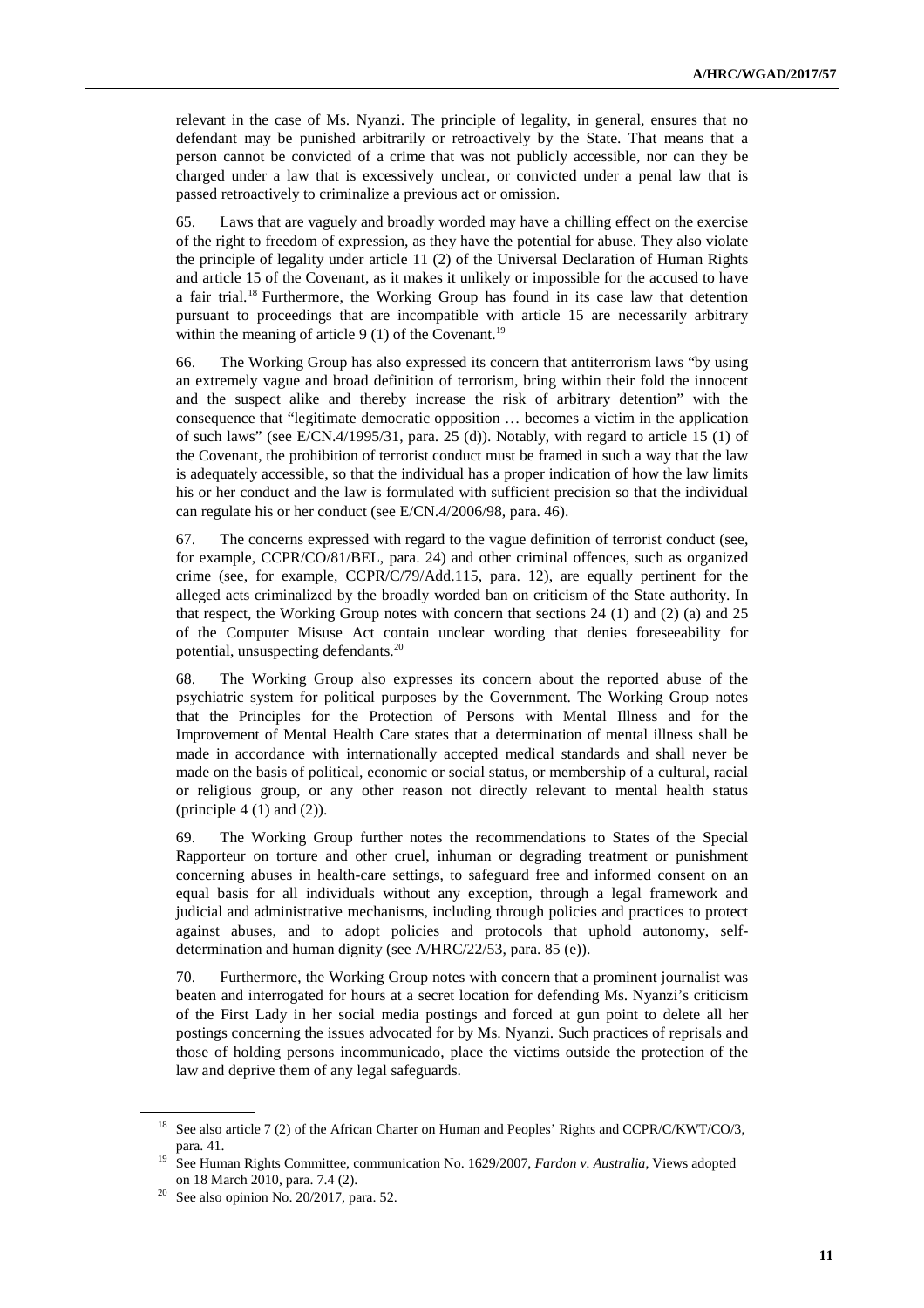#### **Disposition**

71. In the light of the foregoing, the Working Group renders the following opinion:

The deprivation of liberty of Stella Nyanzi, being in contravention of articles 5, 6, 7, 9, 10, 11, 19 and 21 of the Universal Declaration of Human Rights and of articles 3, 7, 9, 14, 15, 16, 19, 25 and 26 of the International Covenant on Civil and Political Rights, is arbitrary and falls within categories I, II, III.

72. The Working Group requests the Government of Uganda to take the steps necessary to remedy the situation of Stella Nyanzi without delay and bring it into conformity with the standards and principles set forth in the international norms on detention, including the Universal Declaration of Human Rights, the Body of Principles for the Protection of All Persons under Any Form of Detention or Imprisonment and the Arab Charter on Human Rights.

73. The Working Group considers that taking into account all the circumstances of the case, the appropriate remedy would be to release Stella Nyanzi immediately and accord her an enforceable right to compensation and other reparations, in accordance with international law.

74. The Working Group urges the Government to bring the relevant legislation, particularly sections 24 (1) and (2) (a) and 25 of the Computer Misuse Act, which has been used to restrict the right to freedom of expression, into conformity with the commitments of Uganda under international human rights law.

#### **Follow-up procedure**

Nyanzi;

75. In accordance with paragraph 20 of its methods of work, the Working Group requests the source and the Government to provide it with information on action taken in follow-up to the recommendations made in the present opinion, including:

- (a) Whether Ms. Nyanzi has been released and, if so, on what date;
- (b) Whether compensation or other reparations have been made to Ms.

 (c) Whether an investigation has been conducted into the violation of Ms. Nyanzi's rights and, if so, the outcome of the investigation;

 (d) Whether any legislative amendments or changes in practice have been made to harmonize the laws and practices of Uganda with its international obligations in line with the present opinion;

 (e) Whether any other action has been taken to implement the present opinion.

76. The Government is invited to inform the Working Group of any difficulties it may have encountered in implementing the recommendations made in the present opinion and whether further technical assistance is required, for example, through a visit by the Working Group.

77. The Working Group requests the source and the Government to provide the above information within six months of the date of the transmission of the present opinion. However, the Working Group reserves the right to take its own action in follow-up to the opinion if new concerns in relation to the case are brought to its attention. Such action would enable the Working Group to inform the Human Rights Council of progress made in implementing its recommendations, as well as any failure to take action.